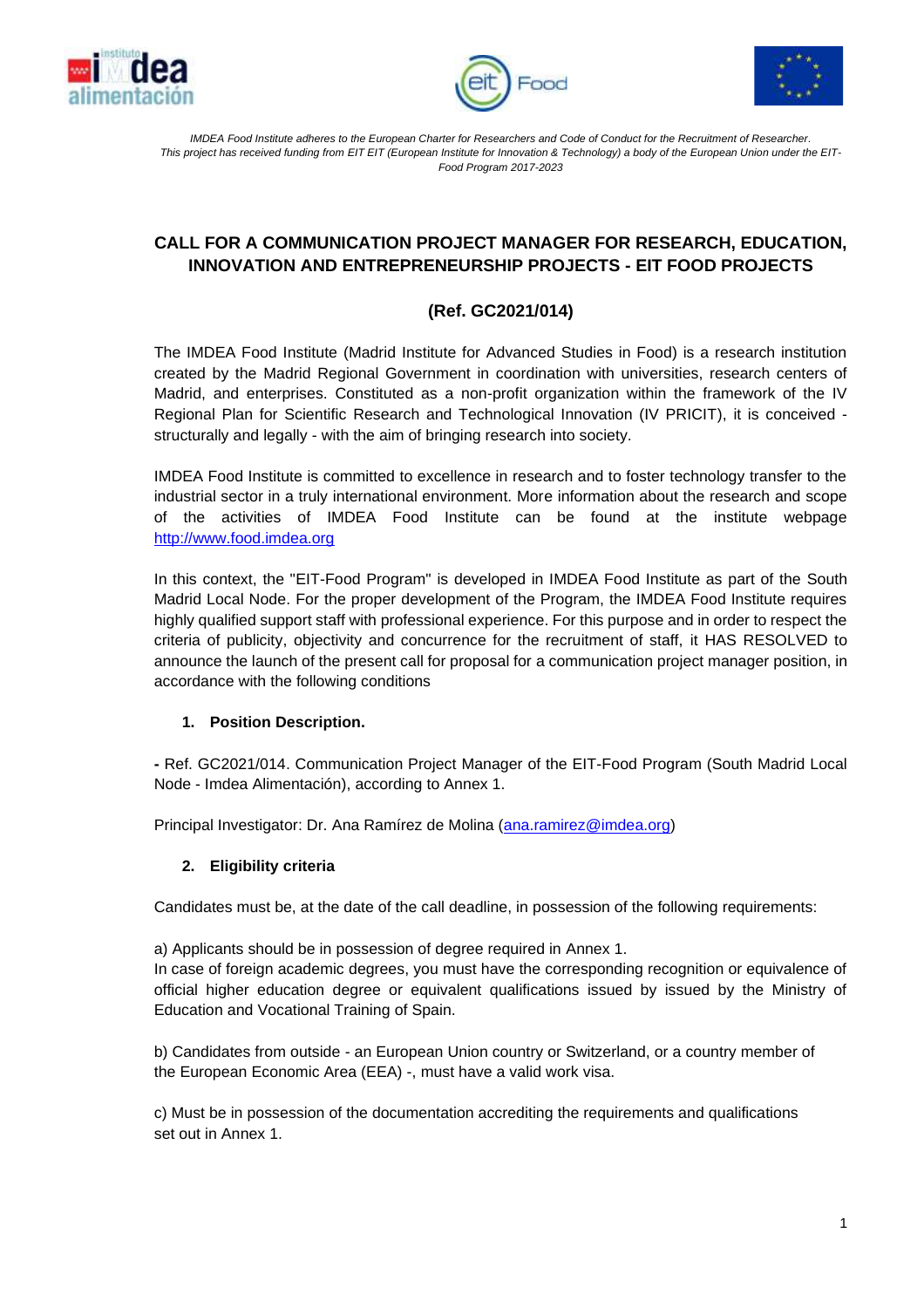





### **3. Evaluation and selection of candidates.**

Candidates will be selected based on the profiles described in Annex 1 as appropriately outlined in their CV by a Selection Committee composed by scientist staff of IMDEA Food Institute. Ad-hoc experts could be participating in the process. The best-qualified applicants can be invited locally for an interview by the Selection Committee.

The personal interview will consist of conducting a face-to-face or videoconference interview that will deal only with the merits claimed by the candidates in the competition phase and will be aimed at assessing the candidate's suitability for the position. The interview will have a maximum duration of 45 minutes.

### **4. Application.**

4.1. Interested candidates should submit their applications thorough the Recruitment Portal website of the Foundation, with the following documents before the deadline:

a) Curriculum Vitae, preferably in Europass model

[\(https://europass.cedefop.europa.eu/es/documents/curriculum-vitae\)](https://europass.cedefop.europa.eu/es/documents/curriculum-vitae)

b) Official Academic Title set up in Annex 1.

c) Employment History Report (Social Security)

d) A one-page cover letter explaining clearly why the candidate profile match the education and experience requirements related with the offered position and the interest to join the program.

Please be aware of the following: At any time during the selection process, candidates may be requested to present the documentation justifying the requirements and merits alleged in the curriculum.

4.2. Submission of candidatures: Recruitment Portal of the Foundation:<https://jobs.food.imdea.org/> or [https://www.food.imdea.org/careers-](https://www.food.imdea.org/careers) Open Calls >>

- Ref. GC2021-014. Communication project manager

4.3. Please note that only applications received through the Recruitment Portal of the Foundation will be considered. Incomplete applications will not be considered.

4.4. The deadline for submitting applications will be within 15 calendar days from the following day the publication of this Call.

You will not be able to submit an application after the deadline.

4.5. The results of the selection process will be published in the Recruitment Portal of the Foundation and the selected candidate will be notified by e-mail.

The selected candidate will receive a contractual offer and - if he/she agrees with it - must accept it within five (5) days after notification. Additionally, the resolution will be notified via e-mail to all candidates.

# **5. Incompatibilities**

The Foundation is considered a public research organization of the Community of Madrid and belongs to the institutional public sector, therefore, the regulations of incompatibilities established in the Law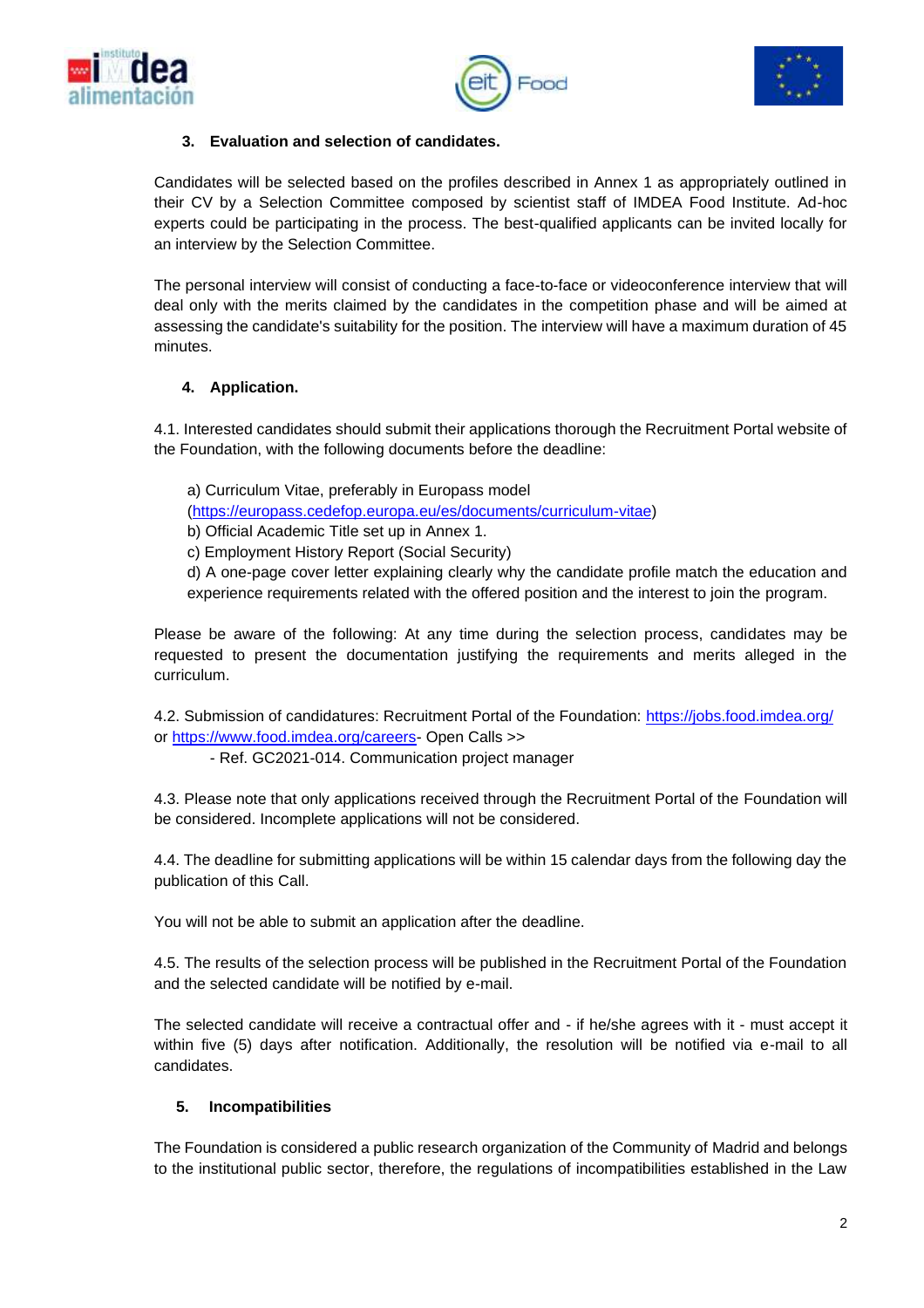





53/1984, December 26th and R.D. 598/1985, April 30th, will be applicable to the contract, therefore the candidate must not be involved in any of the incompatibilities contemplated in said regulations.

# **6. Data Protection Policy.**

Pursuant to the provisions of Regulation (EU) 2016/679 of the European Parliament and of the Council, of 27 April 2016 on the protection of natural persons with regard to the processing of personal data and on the free movement of such data, and repealing Directive 95/46/EC (General Data Protection Regulation), we inform you that the personal data contained in the CV you sent us will be recorded in a file for which the IMDEA FOOD FOUNDATION with registered office at Ctra. de Cantoblanco, no 8 28049 Madrid (Spain), with the sole purpose of rights of access, rectification, cancellation and objection to their personal data by contacting the IMDEA FOOD FOUNDATION at the above address or by sending us an e-mail to [datos.alimentacion@imdea.org.](mailto:datos.alimentacion@imdea.org)

### **7. Financing.**

This contract will be financing under the EIT-Food Program 2017-2023 supported by EIT (European Institute for Innovation & Technology) a body of the European Union.

### **8. Publicity.**

Publicity of this call will be given in the following websites: Recruitment Portal of IMDEA Food Foundation: [https://jobs.food.imdea.org](https://jobs.food.imdea.org/)

<https://www.food.imdea.org/careers> - Open Calls >>

Others:

EURAXESS Jobs Portal de la Comisión Europea:<http://ec.europa.eu/euraxess/index.cfm/jobs/index> Portal de Empleo de I+D+i Madri+d:<http://www.madrimasd.org/investigacion-empresas/empleo-idi> Red IRIS (red académica y de investigación española): [http://www.rediris.es](http://www.rediris.es/)

#### Madrid (Spain), December 2021

73074725E GUILLERMO JESUS REGLERO (R: G84912724)

Firmado digitalmente por 73074725E GUILLERMO<br>JKSUS REGLERO (R. G84912724)<br>AENTO022/PUESTO 1/17689/17012020122753,<br>AENTO022/PUESTO 1/17689/17012020122753,<br>spienName=GUILLERMO JESUS, sn=REGLERO RADA,<br>GivenName=GUILLERMO JESU

Guillermo Reglero Rada Director of IMDEA Food Institute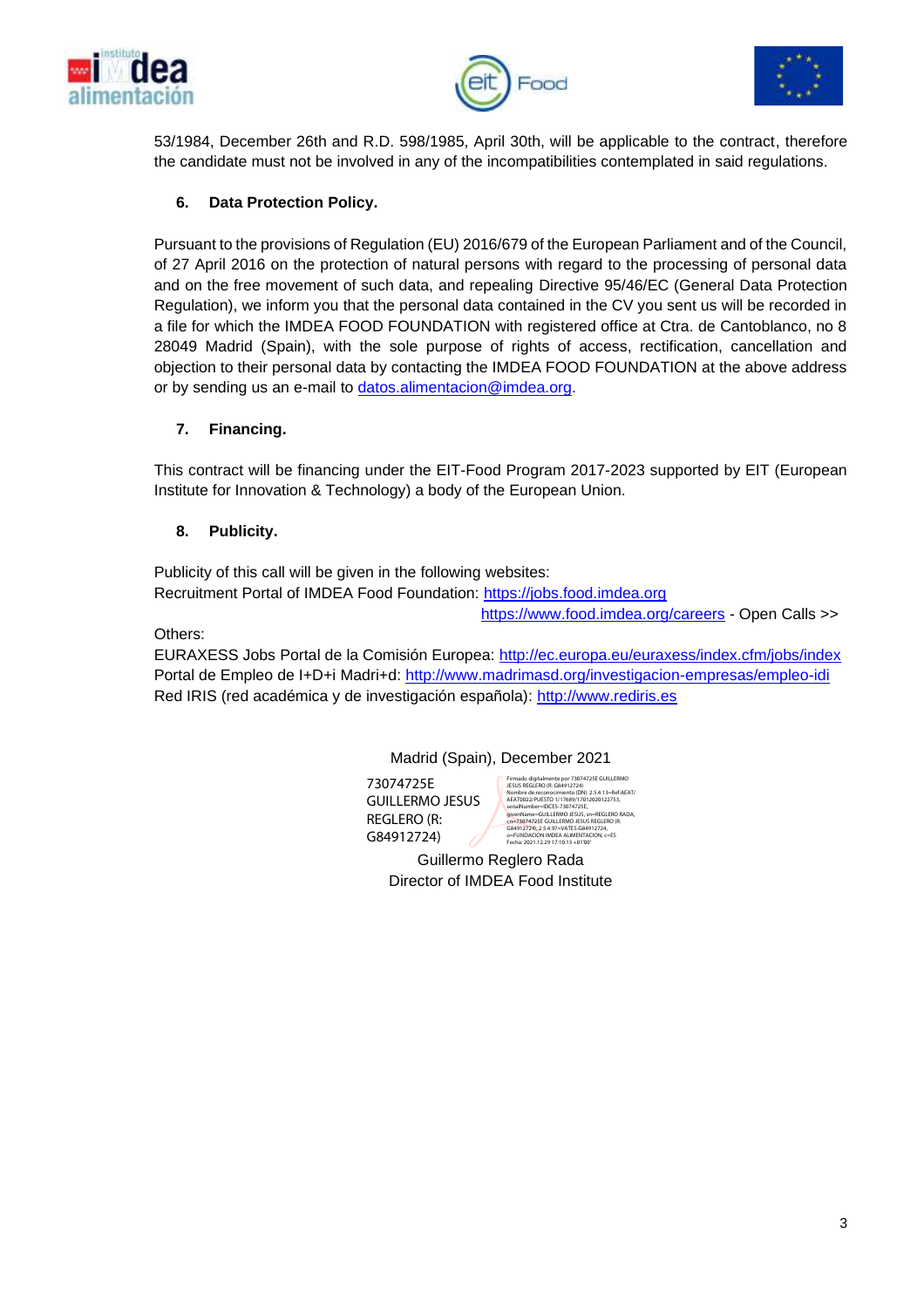





## **Annex 1. Communication project manager**

The following requirements must be fulfilled by all candidates at the moment of applying:

| -REFERENCE: Ref. GC2021/014   |                                                                                                                                                                                                                                                                                                                                                                                                                                                                                                                                                                                                                                                                                                                                                                                                                                                                                                                                                                                                                                                                                                                                                                              |
|-------------------------------|------------------------------------------------------------------------------------------------------------------------------------------------------------------------------------------------------------------------------------------------------------------------------------------------------------------------------------------------------------------------------------------------------------------------------------------------------------------------------------------------------------------------------------------------------------------------------------------------------------------------------------------------------------------------------------------------------------------------------------------------------------------------------------------------------------------------------------------------------------------------------------------------------------------------------------------------------------------------------------------------------------------------------------------------------------------------------------------------------------------------------------------------------------------------------|
| <b>Job Title</b>              | Communication project manager                                                                                                                                                                                                                                                                                                                                                                                                                                                                                                                                                                                                                                                                                                                                                                                                                                                                                                                                                                                                                                                                                                                                                |
| <b>Principal Investigator</b> | Dra. Ana Ramírez de Molina (ana.ramirez@imdea.org)                                                                                                                                                                                                                                                                                                                                                                                                                                                                                                                                                                                                                                                                                                                                                                                                                                                                                                                                                                                                                                                                                                                           |
| <b>Location</b>               | Crta. de Cantoblanco nº8, CP- 28049 Madrid, SPAIN                                                                                                                                                                                                                                                                                                                                                                                                                                                                                                                                                                                                                                                                                                                                                                                                                                                                                                                                                                                                                                                                                                                            |
| <b>Number of positions</b>    | $\mathbf{1}$                                                                                                                                                                                                                                                                                                                                                                                                                                                                                                                                                                                                                                                                                                                                                                                                                                                                                                                                                                                                                                                                                                                                                                 |
| <b>Job Category</b>           | Technician                                                                                                                                                                                                                                                                                                                                                                                                                                                                                                                                                                                                                                                                                                                                                                                                                                                                                                                                                                                                                                                                                                                                                                   |
| <b>Job Conditions</b>         | Type of contract: Temporary full-time employment contract with trial period<br>established by law.<br>Dedication: full time (37,5 hours per week), flexible split day, from Monday to<br>Friday.<br>Duration: This position is for 12 months, with the possibility of renewal.<br>Annual gross salary: 30.000 €<br>The incorporation of the candidate to the IMDEA Food Institute is expected to<br>be immediately after the selection process.                                                                                                                                                                                                                                                                                                                                                                                                                                                                                                                                                                                                                                                                                                                              |
| Job description               | Specific work to perform: communication management for science outreach,<br>education, innovation and entrepreneurship projects in de framework of eit food<br>calls<br>He/she will be responsible for the management, coordination and<br>implementation of the following activities linked to the EIT Food Programme<br>projects:<br>Project management and communication campaigns to develop scientific<br>$\bullet$<br>dissemination, education, innovation and business creation projects (design,<br>implementation and evaluation).<br>Management and implementation of Social Media campaigns (design,<br>$\bullet$<br>execution and evaluation of campaigns).<br>Development and management of web content.<br>Coordination and elaboration of dissemination materials.<br>Organisation of institutional events to disseminate the results of the EIT-<br>Food Programme.<br>Organisation of workshops, conferences and meetings.<br>$\bullet$<br>Preparation of technical, administrative and financial documentation related<br>to the projects.<br>Application and management of new calls for proposals from the different<br>areas of the EIT-Food programme. |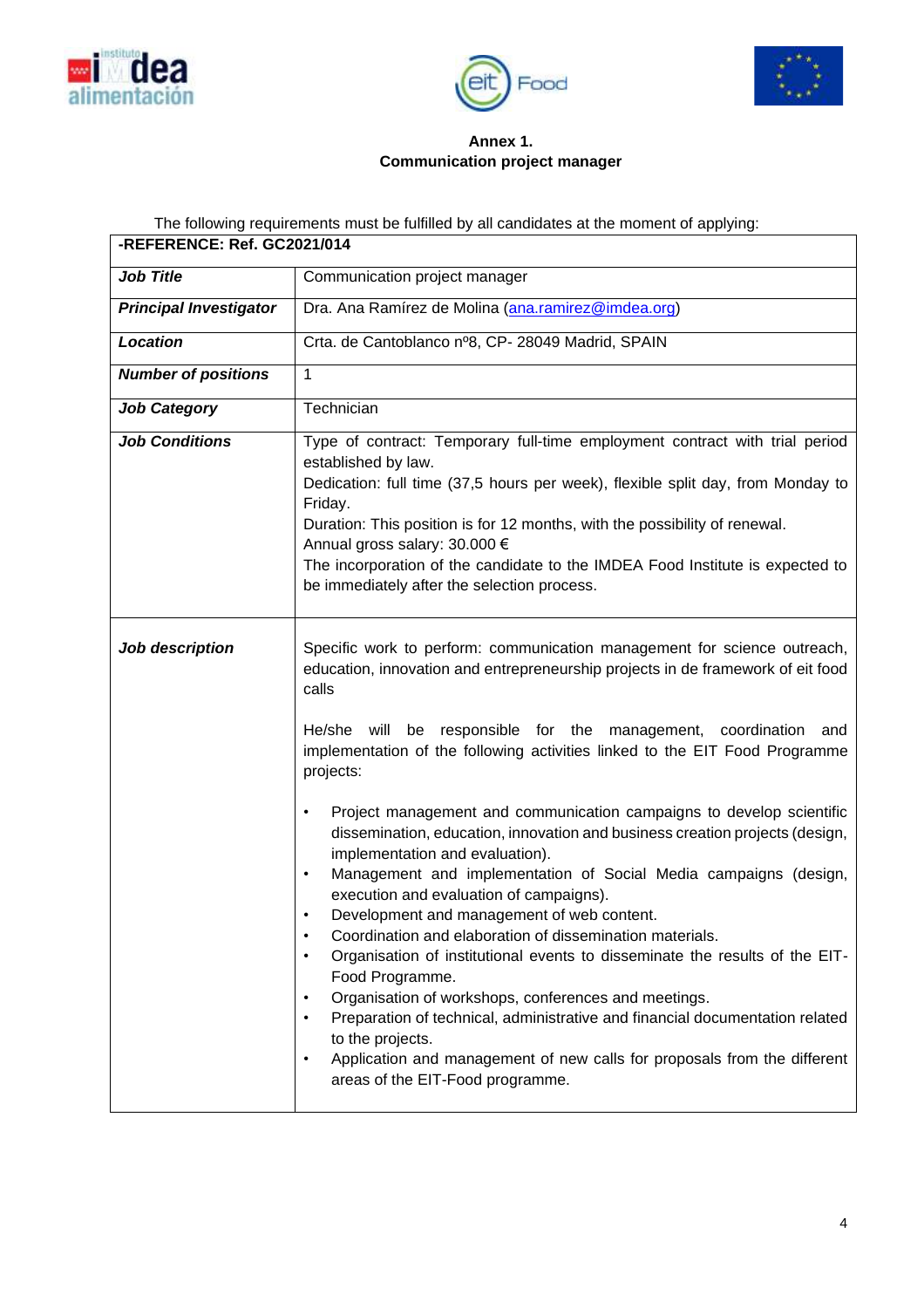





 $\overline{\mathsf{I}}$ 

| <b>Education</b><br>requirements | <b>Education requirements:</b>                                                                                                                                                                                                                 |
|----------------------------------|------------------------------------------------------------------------------------------------------------------------------------------------------------------------------------------------------------------------------------------------|
|                                  | - Minimum qualification required: Bachelor's degree or university degree valid in<br>Spain or homologated valid in Spain or homologated.                                                                                                       |
|                                  | - Knowledge of English is required (minimum level B2 of the Common European<br>Framework of Reference for Languages). A level test will be carried out during<br>the interview.                                                                |
|                                  | Other Education to evaluate:                                                                                                                                                                                                                   |
|                                  | - Specific training in the following areas: social media and digital marketing<br>(SMM, SEO, SEM, web analytics, digital marketing tools, etc.), scientific<br>dissemination and culture, communication and/or marketing.                      |
|                                  | - Training in the use of graphic design and editing tools (Photoshop, Premiere,<br>InDesign).                                                                                                                                                  |
|                                  | - Training on the national and European science and innovation system.                                                                                                                                                                         |
|                                  | - Training in management of national and European research, innovation and<br>transfer projects.                                                                                                                                               |
| <b>Qualifications</b>            | Professional experience & expertise required:                                                                                                                                                                                                  |
|                                  | Essential 3 or more years of experience working in:                                                                                                                                                                                            |
|                                  | Strategic<br>implementation<br>and<br>of<br>communication<br>management<br>campaigns/projects linked to science dissemination, education, innovation,<br>entrepreneurship and/or institutional communication projects.                         |
|                                  | Organisation of public dissemination, education, innovation and/or<br>entrepreneurship events (workshops, conferences, meetings, fairs).                                                                                                       |
|                                  | - Development of content and materials (editorial, graphic and audiovisual) to<br>implement social media campaigns and other communication tools.                                                                                              |
|                                  | Other Professional experience & expertise to evaluate:                                                                                                                                                                                         |
|                                  | - Experience in monitoring and analysing metrics in social networks (experience<br>with tools such as DataStudio, Hotsuite).                                                                                                                   |
|                                  | - Experience in web content management and development (Drupal,<br>WordPress).<br>- Web analysis and monitoring (Google Analytics).<br>- Experience working with graphic design and editing tools (Photoshop,<br>Premiere, InDesign).          |
|                                  | - Experience in the areas of Innovation, Education and/or Entrepreneurship.<br>- Specific experience in EIT project management (especially EIT Food).<br>- Experience in the field of national and European science and innovation<br>systems. |